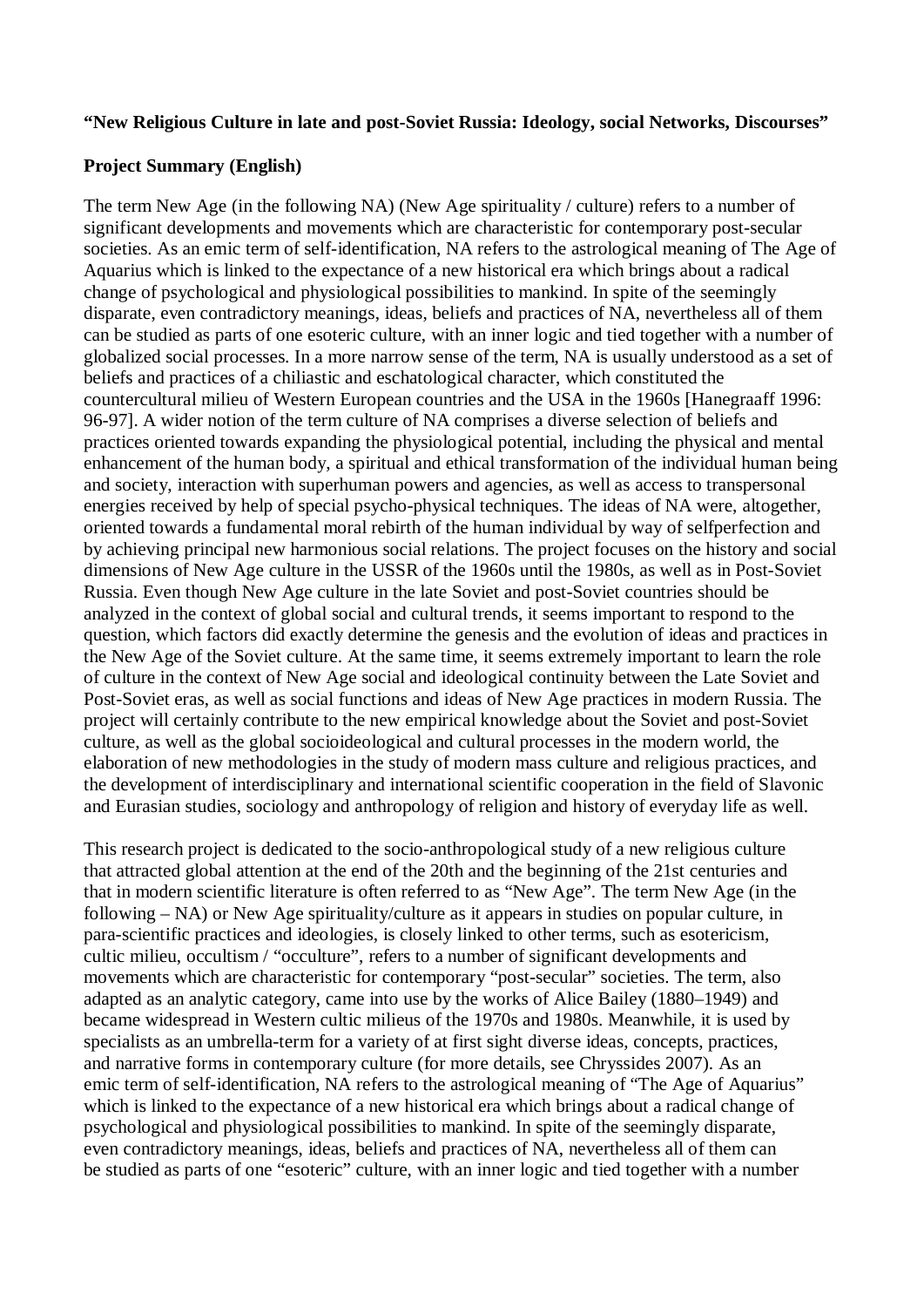of globalized social processes (see below). The emergence/genesis of this culture has been traced back to the turn of the 19th and 20th centuries (in particular concerning theosophical teachings); global and mass-cultural popularity it has received only in the last decades of the 20th century.

In a narrow sense of the term, NA it is usually understood as a set of beliefs and practices of a chiliastic and eschatological character, which constituted the "countercultural" milieu of Western European countries and the USA in the 1960s (Hanegraaff 1996: 96–97). A wider notion of the term "culture of NA" comprises a diverse selection of beliefs and practices oriented towards expanding the physiological potential, including the physical and mental enhancement of the human body (training of psychic abilities, telepathy and telekinesis, alternative medicine and spiritual healing), a spiritual and ethical transformation of the individual human being and society, interaction with superhuman powers and agencies, as well as access to transpersonal energies (non-local communication, "spiritual teachers", a "cosmic- galactic consciousness", psycho-physical techniques, energy fields etc.) – received by help of special psycho-physical techniques, mostly through "channeling" (Hanegraaff 1996: 23–41; Wood 2008). The ideas of NA were, altogether, oriented towards a fundamental moral rebirth of the human individual by way of self-perfection and by achieving principal new harmonious social relations. Thus, one of the characteristics of the Weltanschauung of this NA-culture was the so-called "holistic approach", i.e. the assumption that the Universe is One, that everything that happens within the universe has an impact on everything else, the idea that microcosm and macrocosm ("Above is as Below") are inseparably connected with each other. Man and the world around him, especially when described in natural scientific terms, are imagined as a result of fields and energies. One of the key aspects of NA epistemology (as in a number of post-secular religious cultures) is "scientism" (Hammer 2001: 201–330), the use of the social image of science and rationalized knowledge as a whole, but also the use of scientific and para-scientific discourses for the construction of religious metaphors, narrative models and practices. In this sense, the culture of NA neighbors on and cross-exchanges with several different forms of para-scientific knowledge (from "alternative history" and crypto-linguistics to the "physics of torsionic fields" and cryptozoology), historical forms of magic and occultism (Astrology, mantic practices, Spiritism, etc.), conspirological and nationalist discourses (which have been discussed recently under the term of conspirituality, i. e. "conspirational spirituality") (Ward & Voas 2011; Asprem & Dyrendal 2015) and ecological movements, social-utopian projects and youth-subcultures. Being moved by an individualistic approach, the ideology of NA has not led to the formation of any distinct social structures, institutions of hierarchies, however, related to according beliefs and practices, it has had a sometimes decisive influence/impact on various religious movements in the late 20th and early 21st centuries, as well as on various social and economic networks (astrological schools, Yoga-courses, communities for the study of paranormal phenomena etc.). Finally, what should be taken into consideration it the fact that during the past decades of the 20th century, ideas, practices and beliefs of the NA in the widest sense of the term have ceased to be only an achievement of some limited groups, but have turned into a significant part and driving force of global popular culture – from practices in everyday life to film and literature. In this sense it is justified to speak of a genealogy and "archeology" of presentday NA in various cultural and social contexts.

Contemporary discourses of specifics, nature and genesis of NA also include the attempt to find a common explanatory model which takes into account global social, ideological and cultural developments in the second half of the 20th century. Factors which have influenced the culture of NA were for instance a strong dissatisfaction with the rational and technologically hypertrophic civilization of modern Western societies, the fragmentation and dissolution of metanarrative ideological and religious models, fears and awareness of the destruction of the environment, as a result of a problematic development of the industrialized society. One of the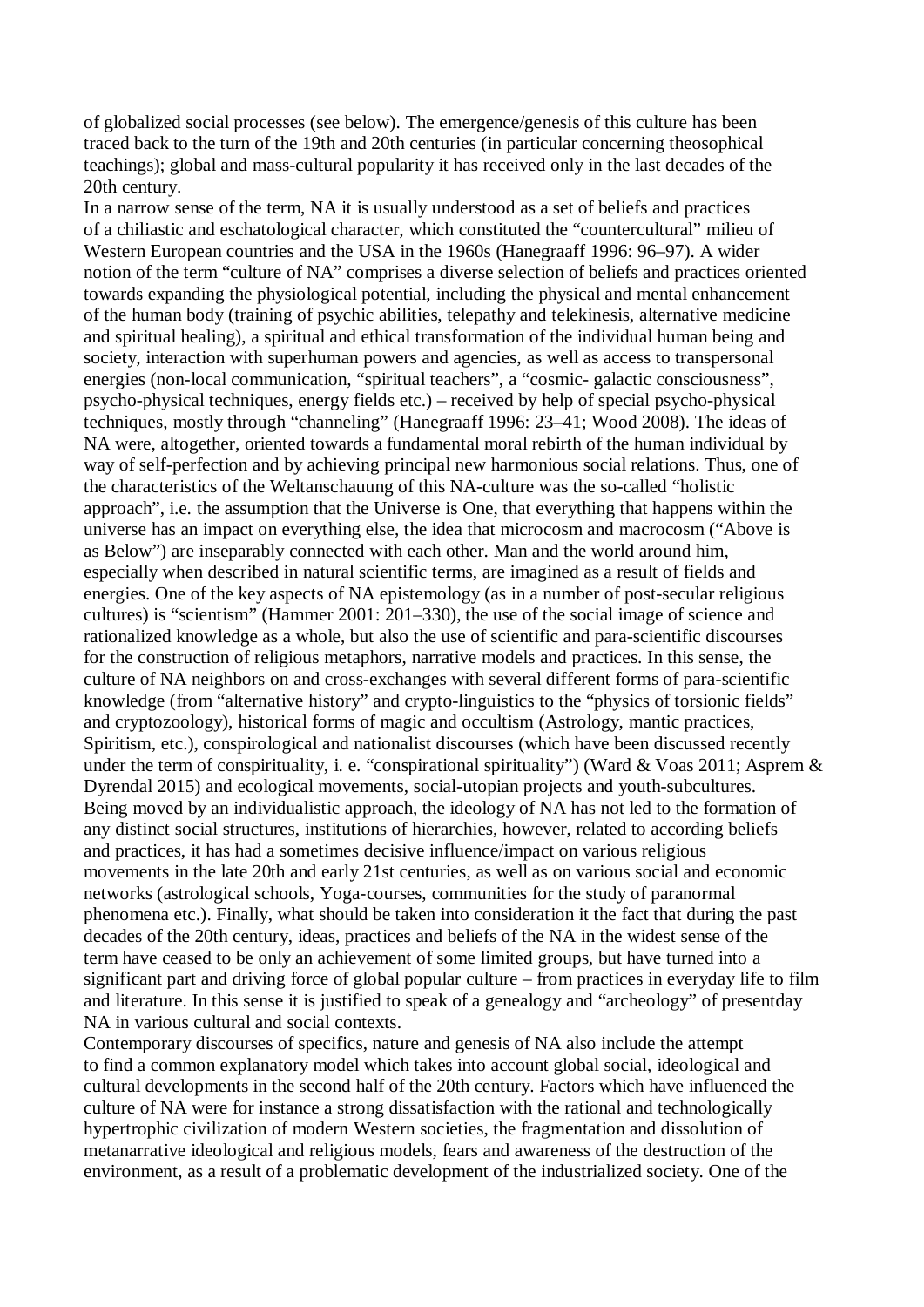first general models of NA was offered in 1972 by the British sociologist Colin Campbell in his article "Cult, the Cultic Milieu and Secularization" (Campbell 1972). The term the cultic milieu was coined to describe social networks which served as cultural innovative motors and as means of diffusion of alternative religious practices and para-scientific doctrines. These networks were striving towards shaping stable structures and institutions and were connected around a general ideology of "spiritual seeking" as well as a context of shared media (journals, pamphlets, lectures, informal meetings etc.). Without dwelling in-depth on genealogical issues of the cultic milieu, Campbell emphasized its role to create an alternative to mainstream society as well as its partly stigmatized status in contemporary Western societies. At the same time, he emphasized its "adaptable potential" in the face of the changing paradigms and evolution of social-ideological paradigms of the late 20th century (especially when applied to man's changing attitude to and mutual relation with the environment.) In subsequent studies it was often stated that one of the significant ideological features of the culture of NA and its social phenomena (various forms of contemporary eschatology etc.) is the construction of a certain special status of knowledge ("stigmatized knowledge" (Barkum 2003), "pop-knowledge" (Birchall 2006)), to a certain extent a game with images of institutionalization and alternativeness which allows us to describe this culture along terms and concepts of Michel Foucault. The representation and wide-spread distribution of ideas and practices of NA as generally and widely accessible and at the same time elitist ("esoteric") knowledge, holistically connecting moral and gnosiological topics, turns similar forms of collective imagination into an effective means to constitute a subject, and, at the same time, refigure powerful relationships. Although a number of authors have convincingly shown the prominent status of "the structure of belief" (Hanegraaff 1996: 1), as main characteristics of NA when it comes to the tradition of "Western esotericism" of the Modern Age (Hanegraaff 1996; Asprem 2012, 2014), it has become obvious that a number of key features of this culture have been tied to social developments typical for 20th century societies: The fundamental secularization and the formation of post-secular cultures, globalization, specific configurations and ideas of power, knowledge and subjectivity (Hammer 2001), together with the formation of consumer societies (Heelas 2008). An analysis of NA needs to adopt a stereoscopic perspective and also take various related contexts and cultural phenomena into account (for instance, conspiracy theories), analyses "traditional" religious cultures in terms of cognitive religious studies (the impact of counter-intuitive categories, the typology of interaction with full access agents, techniques of acquiring and distribution strategic information etc.). All these aspects allow speaking about NA not as a marginal social phenomenon or side-product of secularization and technological-scientific progress, but as one of the essential indicators and factors of global social developments at the end of 20th and early 21th centuries. As an epistemological model, as a form of meaning, mental constellations and as a means to shape new social networks and identities, NA gives access to the evaluation of fundamental processes taking place in contemporary cultures and societies.

## Definition of task

The project focuses on the history and social dimensions of NA culture in the USSR of the 1960s–1980s, as well as in post-Soviet Russia. Even though NA culture in the late Soviet and post-Soviet countries should be analyzed in the context of global social and cultural trends, it seems important to respond to the question, which factors did exactly determine the genesis and the evolution of ideas and practices in the NA of the Soviet culture. At the same time, it seems extremely important to learn the role of culture in the context of NA social and ideological continuity between the late Soviet and post-Soviet eras, as well as social functions and ideas of NA practices in modern Russia.

In what way some specific configurations within socio-political and moral ideologies of the late Soviet Union did affect the formation of identities and public expectations of different NA